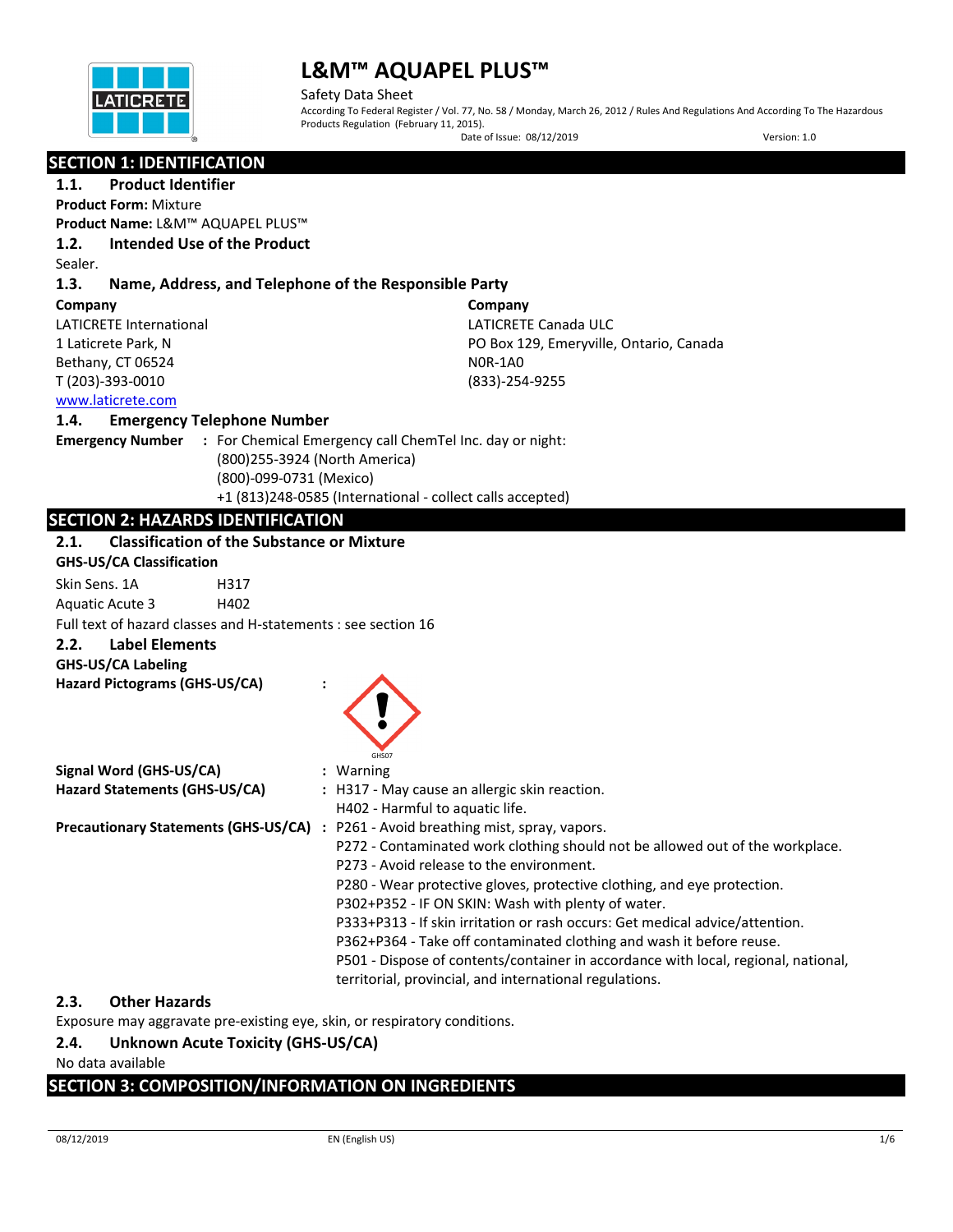Safety Data Sheet

According To Federal Register / Vol. 77, No. 58 / Monday, March 26, 2012 / Rules And Regulations And According To The Hazardous Products Regulation (February 11, 2015).

#### **3.1. Substance**

#### Not applicable

#### **3.2. Mixture**

| <b>Name</b>                    | <b>Product Identifier</b> | $%$ $*$         | <b>GHS Ingredient Classification</b>       |  |
|--------------------------------|---------------------------|-----------------|--------------------------------------------|--|
| Silane, triethoxyoctyl-        | (CAS-No.) 2943-75-1       | $5 - 8$         | Skin Irrit. 2, H315                        |  |
| 3(2H)-Isothiazolone, 2-methyl- | (CAS-No.) 2682-20-4       | $0.038 - 0.042$ | Acute Tox. 3 (Oral), H301                  |  |
|                                |                           |                 | Acute Tox. 3 (Dermal), H311                |  |
|                                |                           |                 | Acute Tox. 2 (Inhalation:dust, mist), H330 |  |
|                                |                           |                 | Skin Corr. 1B, H314                        |  |
|                                |                           |                 | Eye Dam. 1, H318                           |  |
|                                |                           |                 | Skin Sens. 1A, H317                        |  |
|                                |                           |                 | <b>STOT SE 3, H335</b>                     |  |
|                                |                           |                 | Aquatic Acute 1, H400                      |  |
|                                |                           |                 | Aquatic Chronic 1, H410                    |  |

Full text of H-phrases: see section 16

\*Percentages are listed in weight by weight percentage (w/w%) for liquid and solid ingredients. Gas ingredients are listed in volume by volume percentage (v/v%).

# **SECTION 4: FIRST AID MEASURES**

#### **4.1. Description of First-aid Measures**

**General:** Never give anything by mouth to an unconscious person. If you feel unwell, seek medical advice (show the label where possible).

**Inhalation:** When symptoms occur: go into open air and ventilate suspected area. Obtain medical attention if breathing difficulty persists.

**Skin Contact:** Remove contaminated clothing. Drench affected area with water for at least 15 minutes. Obtain medical attention if irritation/rash develops or persists.

**Eye Contact:** Rinse cautiously with water for at least 15 minutes. Remove contact lenses, if present and easy to do. Continue rinsing. Obtain medical attention.

**Ingestion:** Rinse mouth. Do NOT induce vomiting. Obtain medical attention.

#### **4.2. Most Important Symptoms and Effects Both Acute and Delayed**

**General:** Skin sensitization.

**Inhalation:** Prolonged exposure may cause irritation.

**Skin Contact:** May cause an allergic skin reaction.

**Eye Contact:** May cause slight irritation to eyes.

**Ingestion:** Ingestion may cause adverse effects.

**Chronic Symptoms:** None known.

#### **4.3. Indication of Any Immediate Medical Attention and Special Treatment Needed**

If exposed or concerned, get medical advice and attention. If medical advice is needed, have product container or label at hand.

#### **SECTION 5: FIRE-FIGHTING MEASURES**

#### **5.1. Extinguishing Media**

**Suitable Extinguishing Media:** Water spray, fog, carbon dioxide (CO<sub>2</sub>), alcohol-resistant foam, or dry chemical. **Unsuitable Extinguishing Media:** Do not use a heavy water stream. Use of heavy stream of water may spread fire.

#### **5.2. Special Hazards Arising From the Substance or Mixture**

**Fire Hazard:** Not considered flammable but may burn at high temperatures.

**Explosion Hazard:** Product is not explosive.

**Reactivity:** Hazardous reactions will not occur under normal conditions.

#### **5.3. Advice for Firefighters**

**Precautionary Measures Fire:** Exercise caution when fighting any chemical fire.

**Firefighting Instructions:** Use water spray or fog for cooling exposed containers.

**Protection During Firefighting:** Do not enter fire area without proper protective equipment, including respiratory protection.

**Hazardous Combustion Products**: Nitrogen oxides. Sulphur oxides. Formaldehyde. Silica compounds.

**Other Information:** Do not allow run-off from fire fighting to enter drains or water courses.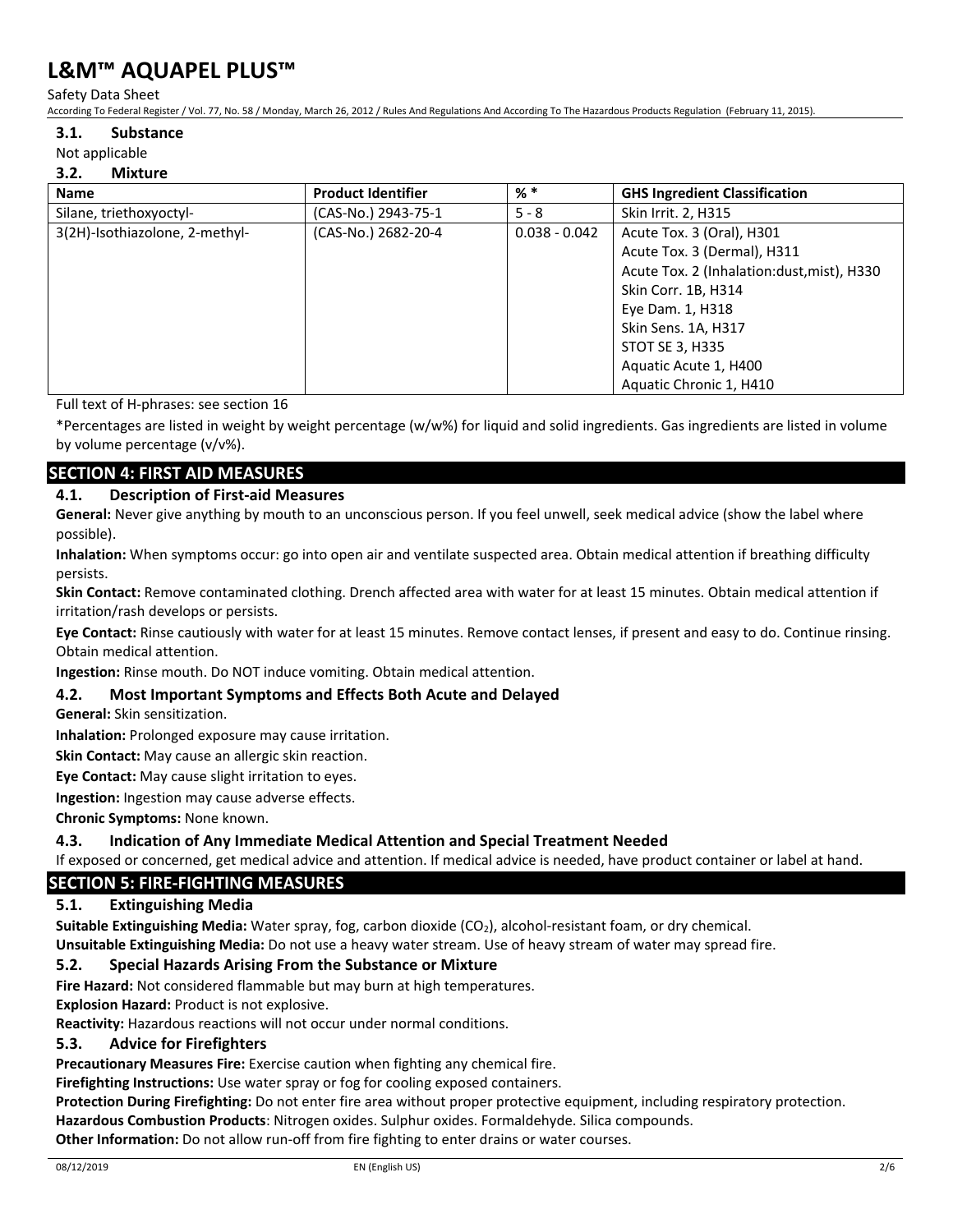Safety Data Sheet

According To Federal Register / Vol. 77, No. 58 / Monday, March 26, 2012 / Rules And Regulations And According To The Hazardous Products Regulation (February 11, 2015).

#### **5.4. Reference to Other Sections**

Refer to Section 9 for flammability properties.

# **SECTION 6: ACCIDENTAL RELEASE MEASURES**

#### **6.1. Personal Precautions, Protective Equipment and Emergency Procedures**

**General Measures:** Avoid breathing (vapor, mist, spray). Do not get in eyes, on skin, or on clothing.

#### **6.1.1. For Non-Emergency Personnel**

**Protective Equipment:** Use appropriate personal protective equipment (PPE).

**Emergency Procedures:** Evacuate unnecessary personnel.

#### **6.1.2. For Emergency Personnel**

**Protective Equipment:** Equip cleanup crew with proper protection.

**Emergency Procedures:** Upon arrival at the scene, a first responder is expected to recognize the presence of dangerous goods, protect oneself and the public, secure the area, and call for the assistance of trained personnel as soon as conditions permit. Ventilate area.

#### **6.2. Environmental Precautions**

Prevent entry to sewers and public waters. Avoid release to the environment.

#### **6.3. Methods and Materials for Containment and Cleaning Up**

**For Containment:** Contain any spills with dikes or absorbents to prevent migration and entry into sewers or streams.

**Methods for Cleaning Up:** Clean up spills immediately and dispose of waste safely. Transfer spilled material to a suitable container for disposal. Contact competent authorities after a spill.

#### **6.4. Reference to Other Sections**

See Section 8 for exposure controls and personal protection and Section 13 for disposal considerations.

#### **SECTION 7: HANDLING AND STORAGE**

#### **7.1. Precautions for Safe Handling**

**Precautions for Safe Handling:** Wash hands and other exposed areas with mild soap and water before eating, drinking or smoking and when leaving work. Avoid prolonged contact with eyes, skin and clothing. Avoid breathing vapors, mist, spray.

**Hygiene Measures:** Handle in accordance with good industrial hygiene and safety procedures.

#### **7.2. Conditions for Safe Storage, Including Any Incompatibilities**

**Technical Measures:** Comply with applicable regulations.

**Storage Conditions:** Keep container closed when not in use. Store in a dry, cool place. Keep/Store away from direct sunlight, extremely high or low temperatures and incompatible materials.

**Incompatible Materials:** Strong acids, strong bases, strong oxidizers.

#### **7.3. Specific End Use(s)**

Sealer.

### **SECTION 8: EXPOSURE CONTROLS/PERSONAL PROTECTION**

#### **8.1. Control Parameters**

For substances listed in section 3 that are not listed here, there are no established exposure limits from the manufacturer, supplier, importer, or the appropriate advisory agency including: ACGIH (TLV), AIHA (WEEL), NIOSH (REL), OSHA (PEL), or Canadian provincial governments.

#### **8.2. Exposure Controls**

**Appropriate Engineering Controls:** Suitable eye/body wash equipment should be available in the vicinity of any potential exposure. Ensure adequate ventilation, especially in confined areas. Ensure all national/local regulations are observed.

**Personal Protective Equipment:** Gloves. Protective clothing. Protective goggles.



**Materials for Protective Clothing:** Chemically resistant materials and fabrics.

**Hand Protection:** Wear protective gloves.

**Eye and Face Protection:** Chemical safety goggles.

**Skin and Body Protection:** Wear suitable protective clothing.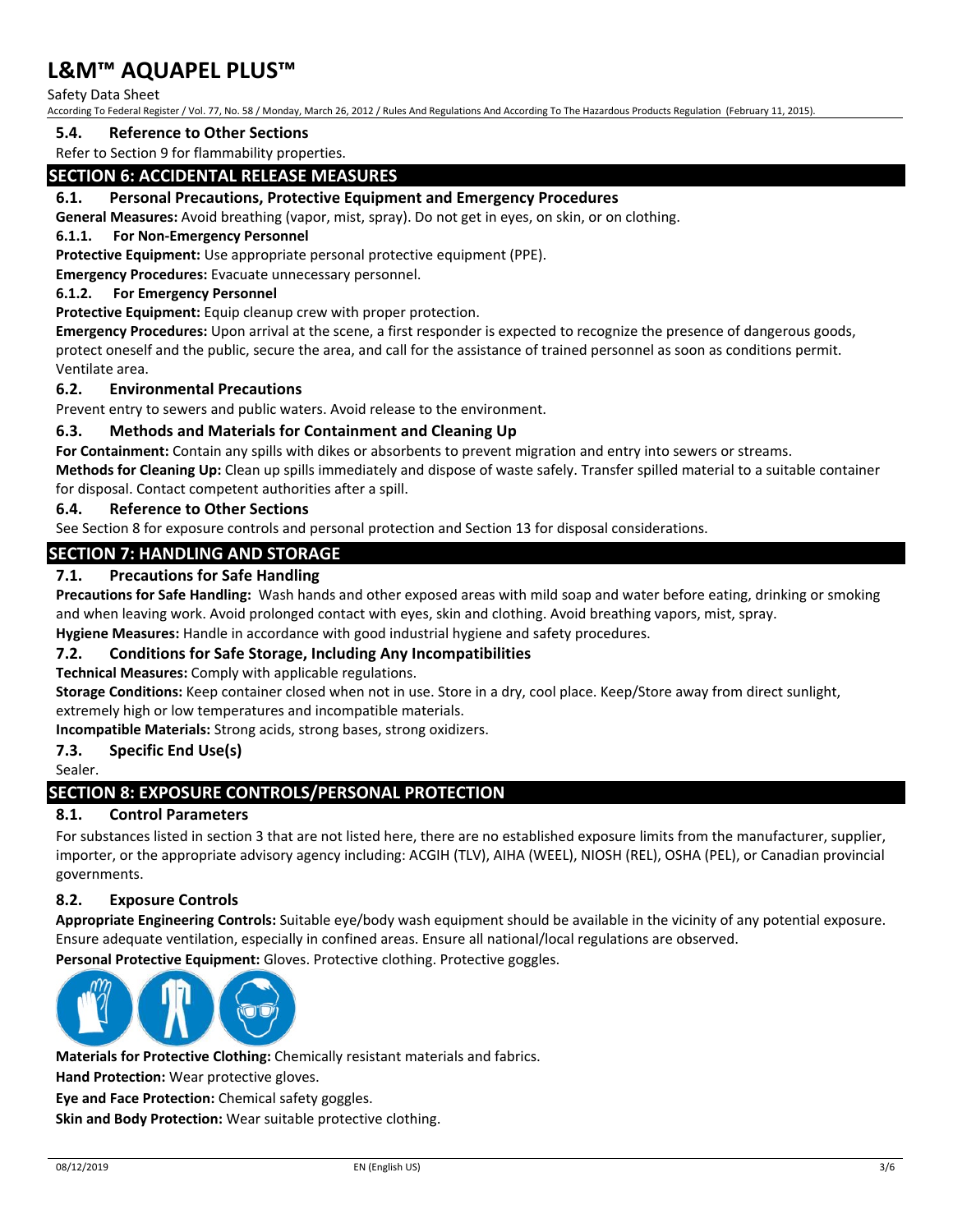Safety Data Sheet

According To Federal Register / Vol. 77, No. 58 / Monday, March 26, 2012 / Rules And Regulations And According To The Hazardous Products Regulation (February 11, 2015).

**Respiratory Protection:** If exposure limits are exceeded or irritation is experienced, approved respiratory protection should be worn. In case of inadequate ventilation, oxygen deficient atmosphere, or where exposure levels are not known wear approved respiratory protection.

**Other Information:** When using, do not eat, drink or smoke.

# **SECTION 9: PHYSICAL AND CHEMICAL PROPERTIES**

| <b>Information on Basic Physical and Chemical Properties</b><br>9.1. |                      |                  |
|----------------------------------------------------------------------|----------------------|------------------|
| <b>Physical State</b>                                                | :                    | Liguid           |
| <b>Appearance</b>                                                    |                      | White            |
| Odor                                                                 | $\ddot{\cdot}$       | Odorless         |
| <b>Odor Threshold</b>                                                | ÷                    | Not available    |
| рH                                                                   | $\ddot{\phantom{a}}$ | 8.5              |
| <b>Evaporation Rate</b>                                              | $\ddot{\phantom{a}}$ | Not available    |
| <b>Melting Point</b>                                                 | $\ddot{\cdot}$       | Not available    |
| <b>Freezing Point</b>                                                | $\ddot{\phantom{a}}$ | Not available    |
| <b>Boiling Point</b>                                                 | $\ddot{\phantom{a}}$ | 100 °C (212 °F)  |
| <b>Flash Point</b>                                                   | $\ddot{\phantom{a}}$ | 100 °C (212 °F)  |
| <b>Auto-ignition Temperature</b>                                     | $\ddot{\phantom{a}}$ | Not available    |
| <b>Decomposition Temperature</b>                                     | $\ddot{\cdot}$       | Not available    |
| <b>Flammability (solid, gas)</b>                                     | $\ddot{\phantom{a}}$ | Not applicable   |
| <b>Lower Flammable Limit</b>                                         | ÷                    | Not available    |
| <b>Upper Flammable Limit</b>                                         | $\ddot{\phantom{a}}$ | Not available    |
| <b>Vapor Pressure</b>                                                | $\ddot{\cdot}$       | Not available    |
| Relative Vapor Density at 20°C                                       | $\ddot{\phantom{a}}$ | Not available    |
| <b>Relative Density</b>                                              | $\ddot{\phantom{a}}$ | 1 (water = $1$ ) |
| <b>Specific Gravity</b>                                              | $\ddot{\phantom{a}}$ | Not available    |
| <b>Solubility</b>                                                    | $\ddot{\cdot}$       | Freely soluble.  |
| <b>Partition Coefficient: N-Octanol/Water</b>                        | $\ddot{\cdot}$       | Not available    |
| <b>Viscosity</b>                                                     | $\ddot{\cdot}$       | Not available    |

#### **SECTION 10: STABILITY AND REACTIVITY**

**10.1. Reactivity:** Hazardous reactions will not occur under normal conditions.

**10.2. Chemical Stability:** Stable under recommended handling and storage conditions (see section 7).

**10.3. Possibility of Hazardous Reactions:** Hazardous polymerization will not occur.

- **10.4. Conditions to Avoid:** Direct sunlight, extremely high or low temperatures, and incompatible materials.
- **10.5. Incompatible Materials:** Strong acids, strong bases, strong oxidizers.
- **10.6. Hazardous Decomposition Products:** Decomposition products from hydrolysis in water: propanol. Ethanol.

# **SECTION 11: TOXICOLOGICAL INFORMATION**

**11.1. Information on Toxicological Effects - Product LD50 and LC50 Data:** Not available **Skin Corrosion/Irritation:** Not classified **pH:** 8.5 **Eye Damage/Irritation:** Not classified **pH:** 8.5 **Respiratory or Skin Sensitization:** May cause an allergic skin reaction. **Germ Cell Mutagenicity:** Not classified **Carcinogenicity:** Not classified **Specific Target Organ Toxicity (Repeated Exposure):** Not classified **Acute Toxicity (Oral):** Not classified **Acute Toxicity (Dermal):** Not classified **Acute Toxicity (Inhalation):** Not classified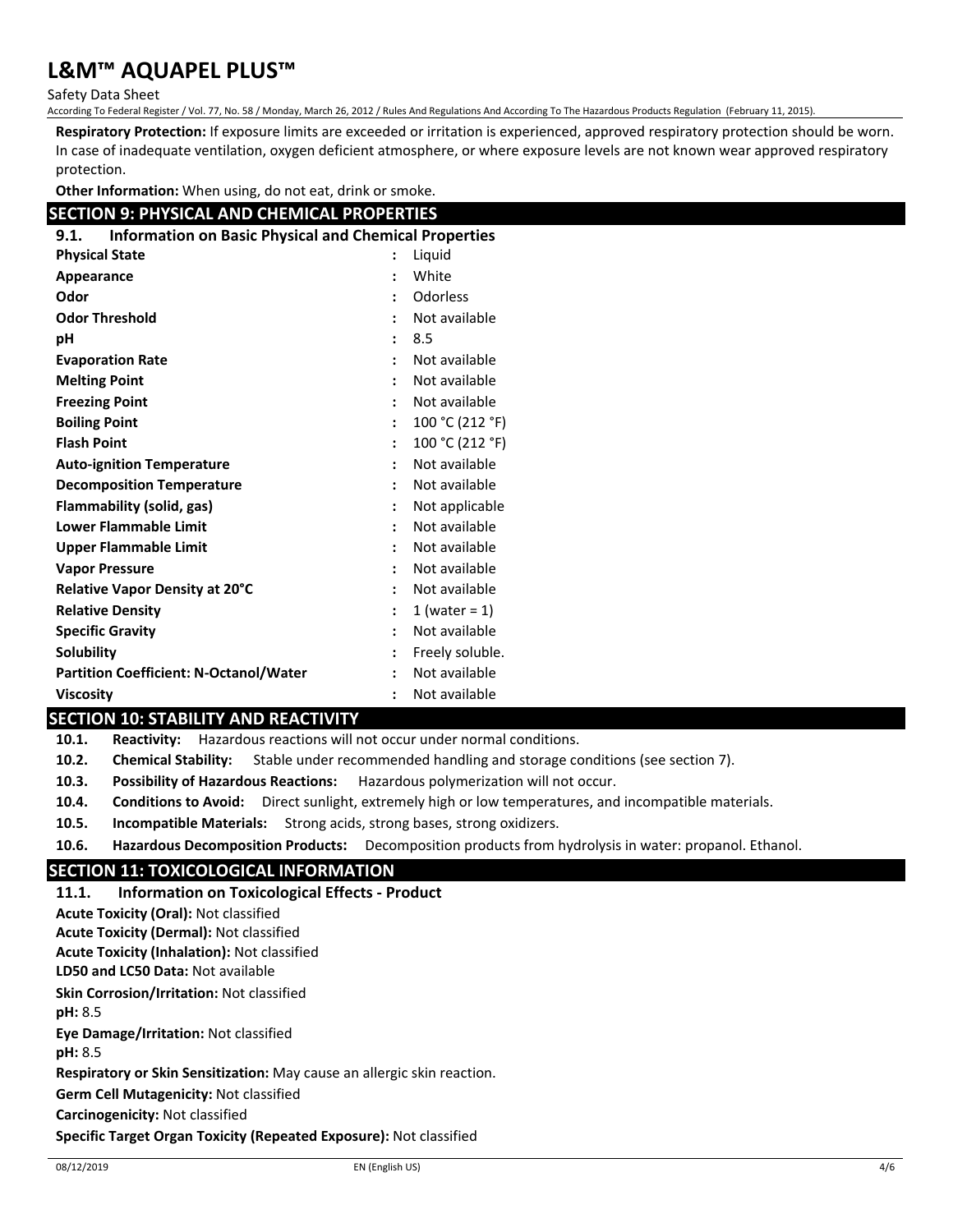Safety Data Sheet

According To Federal Register / Vol. 77, No. 58 / Monday, March 26, 2012 / Rules And Regulations And According To The Hazardous Products Regulation (February 11, 2015).

**Reproductive Toxicity:** Not classified

#### **Specific Target Organ Toxicity (Single Exposure):** Not classified

**Aspiration Hazard:** Not classified

**Symptoms/Injuries After Inhalation:** Prolonged exposure may cause irritation.

**Symptoms/Injuries After Skin Contact:** May cause an allergic skin reaction.

**Symptoms/Injuries After Eye Contact:** May cause slight irritation to eyes.

**Symptoms/Injuries After Ingestion:** Ingestion may cause adverse effects.

**Chronic Symptoms:** None known.

### **11.2. Information on Toxicological Effects - Ingredient(s)**

**LD50 and LC50 Data:**

| Silane, triethoxyoctyl- (2943-75-1)        |                        |  |
|--------------------------------------------|------------------------|--|
| LD50 Oral Rat                              | 10060 µl/kg            |  |
| 3(2H)-Isothiazolone, 2-methyl- (2682-20-4) |                        |  |
| <b>LD50 Oral Rat</b>                       | $120 \text{ mg/kg}$    |  |
| <b>LD50 Dermal Rabbit</b>                  | $200 \text{ mg/kg}$    |  |
| <b>LC50 Inhalation Rat</b>                 | $0.11 \text{ mg/l/4h}$ |  |
|                                            |                        |  |

# **SECTION 12: ECOLOGICAL INFORMATION**

#### **12.1. Toxicity**

**Ecology - General:** Harmful to aquatic life.

#### **12.2. Persistence and Degradability**

**L&M™ AQUAPEL PLUS™**

**Persistence and Degradability** Not established.

#### **12.3. Bioaccumulative Potential**

#### **L&M™ AQUAPEL PLUS™**

**Bioaccumulative Potential** Not established.

# **12.4. Mobility in Soil** Not available

# **12.5. Other Adverse Effects**

**Other Information:** Avoid release to the environment.

# **SECTION 13: DISPOSAL CONSIDERATIONS**

# **13.1. Waste treatment methods**

**Waste Disposal Recommendations:** Dispose of contents/container in accordance with local, regional, national, and international regulations

**Additional Information:** Container may remain hazardous when empty. Continue to observe all precautions.

**Ecology - Waste Materials:** Avoid release to the environment. This material is hazardous to the aquatic environment. Keep out of sewers and waterways.

# **SECTION 14: TRANSPORT INFORMATION**

The shipping description(s) stated herein were prepared in accordance with certain assumptions at the time the SDS was authored, and can vary based on a number of variables that may or may not have been known at the time the SDS was issued.

- 14.1. **In Accordance with DOT** Not regulated for transport
- **14.2. In Accordance with IMDG** Not regulated for transport
- 14.3. In Accordance with IATA Not regulated for transport
- 14.4. In Accordance with TDG Not regulated for transport

# **SECTION 15: REGULATORY INFORMATION**

#### **15.1. US Federal Regulations**

#### **L&M™ AQUAPEL PLUS™**

**SARA Section 311/312 Hazard Classes** Health hazard - Respiratory or skin sensitization

**Silane, triethoxyoctyl- (2943-75-1)**

Listed on the United States TSCA (Toxic Substances Control Act) inventory

**3(2H)-Isothiazolone, 2-methyl- (2682-20-4)**